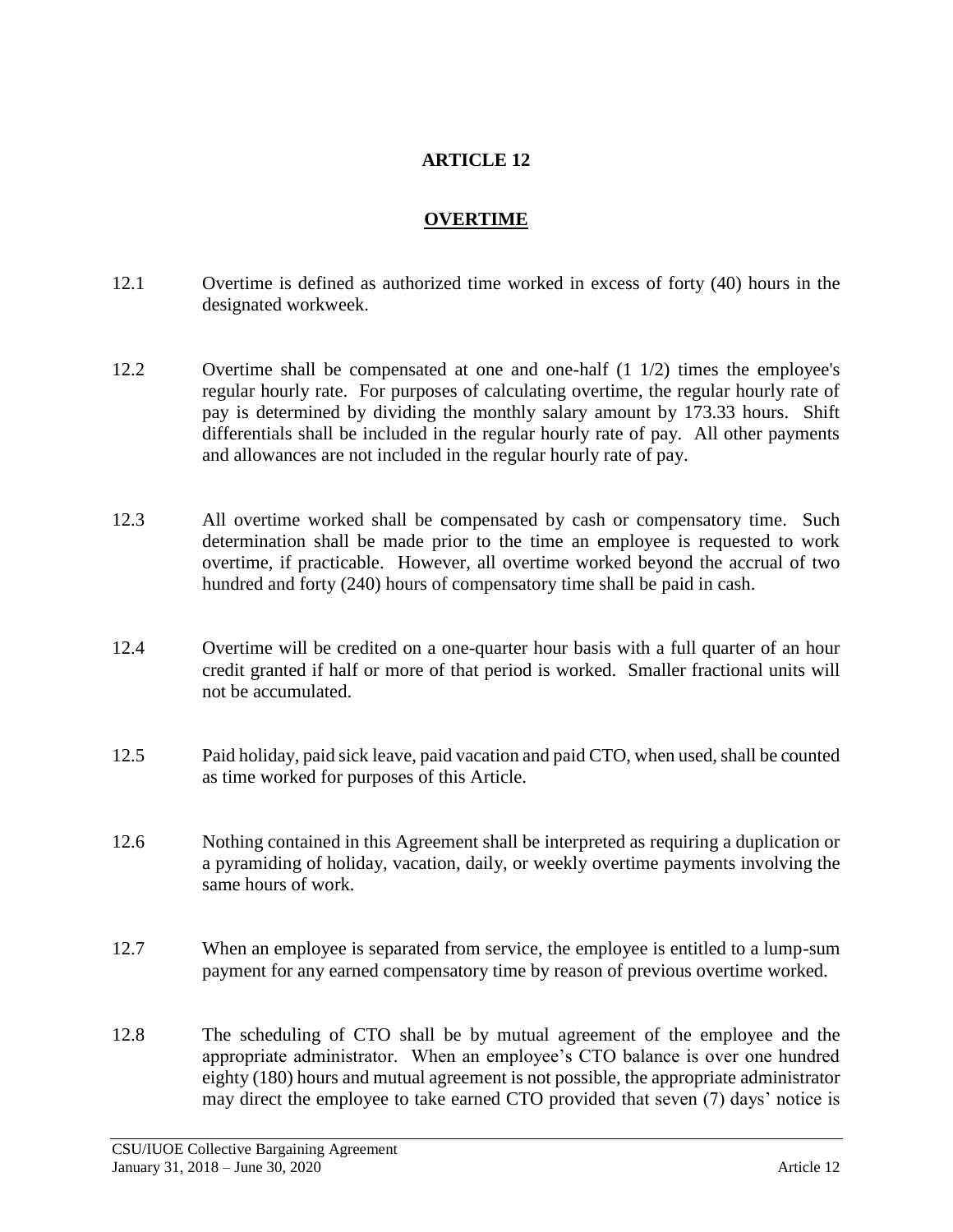provided to the employee.

- 12.9 Overtime for which cash compensation will be paid should be scheduled for payment in the pay period following the pay period in which the overtime was worked.
- 12.10 The appropriate Cal Maritime administrator shall assign overtime work. The appropriate Cal Maritime administrator shall endeavor to equalize overtime work among all employees who have expressed interest in overtime work by placing their name on an overtime list. In making each overtime assignment, the Cal Maritime administrator shall consider those employees on the overtime list who are qualified for the assignment.
- 12.11 In emergency situations or when there are an insufficient number of qualified employees desiring to work overtime, employees may not decline overtime assignments.
- 12.12 For purposes of this Article, "emergency" shall also mean a circumstance, which requires action to preserve the basic operations of the campus.
- 12.13 Employees shall have an eight (8) hour rest period from the end of an overtime assignment until the beginning of the next regularly scheduled work shift, except in cases of emergency. In the event the next regularly scheduled work shift begins less than eight (8) hours from the conclusion of such an overtime assignment, the employee may report to work at the completion of the eight (8) hour rest period. The employee has the option of making up the hours missed at the beginning of the regularly scheduled shift by (1) changing his start time for that day until eight (8) hours after the completion of the overtime assignment and then working eight (8) hours, or (2) using accrued leave credits for the hours missed, or (3) taking off the hours missed as unpaid leave of absence.
- 12.14 In the event an employee is required to respond to work-related issues on their regularly scheduled time off via telephone or other electronic device, and the time worked for any individual occurrence exceeds fifteen (15) minutes, such time shall be counted as time worked. This time worked outside of the workplace shall not be considered call-back pursuant to Provision 12.15 below.